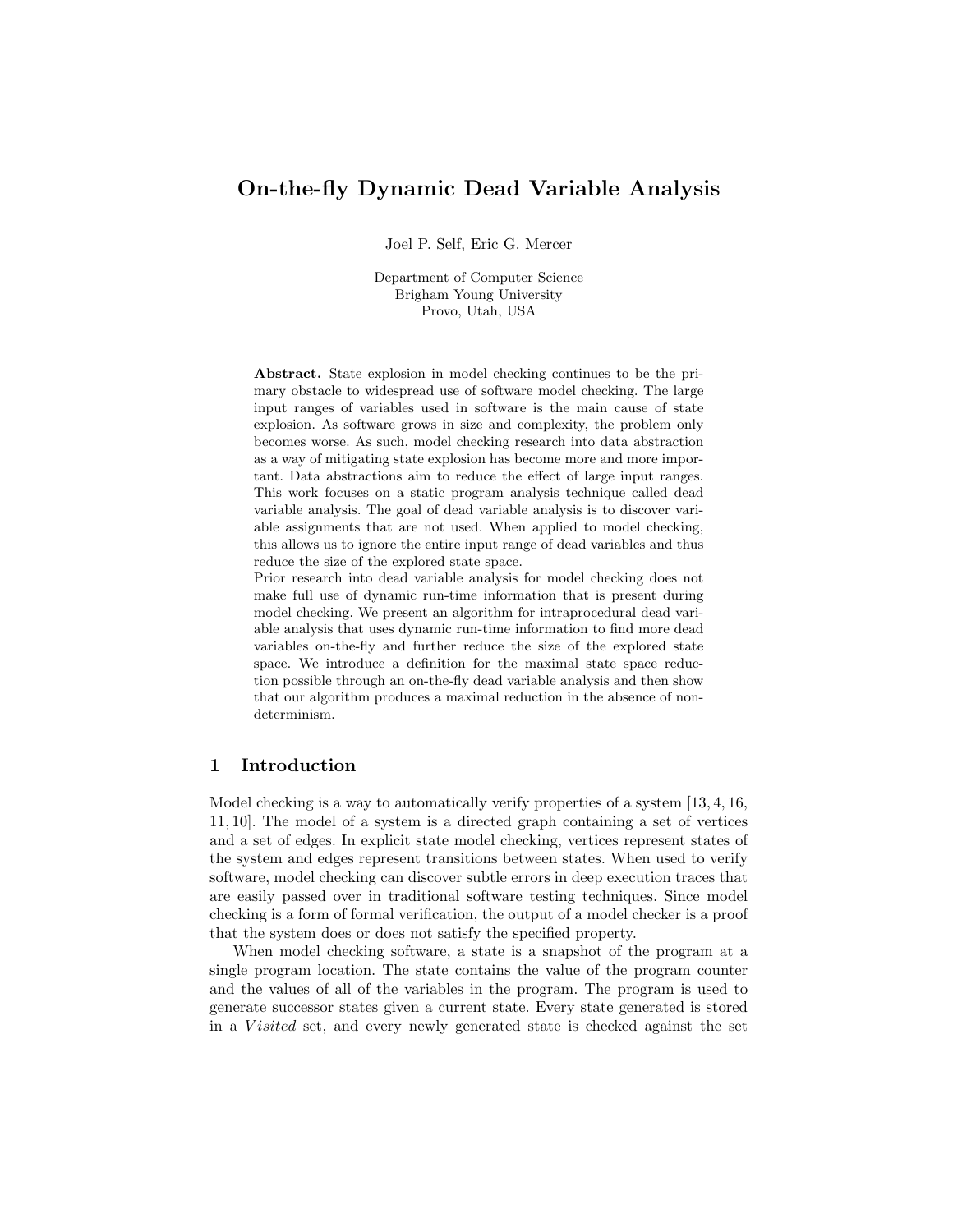to determine if the state is new. A breadth-first or depth-first search is used to explore the entire state space and ultimately verify or disprove the specified property. A single state may have multiple successors due to non-determinism in the program. Non-determinism represents input from an outside source such as user input from a keyboard or input from a sensor. The model checker must generate successor states that represent all possible input values in order to explore all possible scenarios when running the program. Since the size of the reachable state space is exponential in the branching factor of the model, the state space becomes large rather quickly, even for programs with relatively few variables. This rapid growth of the state space is called the state explosion problem.

An important technique for mitigating the state explosion problem in verification is data abstraction [5]. Data abstraction reduces the size of the generated state space by abstracting away data values; in other words, it removes variables from the state to make their value unconstrained. Variables that receive values from a non-deterministic input often have such large domains that removing even a single variable can greatly reduce the effect of state explosion.

Dead variable analysis is a type of data abstraction that determines when the values of variables do not matter in order to simplify a program state. Variables can be either live or dead with respect to a program location. A variable is live at a location when its current value is used. A variable is dead at a location when it is redefined before it is used in some future location, or it is not used in any future location. When a variable is dead at a program location its value does not affect the behavior of the program since it is not used. Static dead variable analysis (SDVA) has been implemented in several model checkers including SPIN, XMC, Bandera, IF, and Bebop [12, 7, 6, 3, 2]. When SDVA discovers that a variable is dead at a location, it becomes unnecessary for the model checker to track values for that variable.

Figure 1(a) is a simple program with labeled locations that we use to illustrate how SDVA helps reduce the cost of state exploration. We must assume that any possible value may be passed into the function; however, for the sake of brevity, we only consider four input patterns. The reachable state space of the program from the four input patterns is shown in Figure 1(b). There are 11 states in the state space of this program when no dead variable analysis is used. SDVA marks c dead at locations 2, 3, and 4, since c is reassigned at location 4, and it marks  $b$  dead at location 3, since  $b$  is reassigned at location 3. We can coalesce multiple states into a single state by ignoring dead variables since the values of these variables do not matter. For example, the states  $s_1$  and  $s_2$  in Figure 1(b) become equivalent when the dead variable  $c$  is ignored. We combine these into one state in Figure  $\mathfrak{P}(a)$ . Similar reductions to Figure 1(b) are applied to states  $(s_5, s_6), (s_7, s_8)$ , and  $(s_{10}, s_{11})$ . The final reduced state space from SDVA is shown in Figure  $?$ ?(a).

SDVA, being a static analysis technique, does not use any of the dynamic run-time information available during model checking. For this reason, SDVA is conservative and only considers a variable dead if its current value is not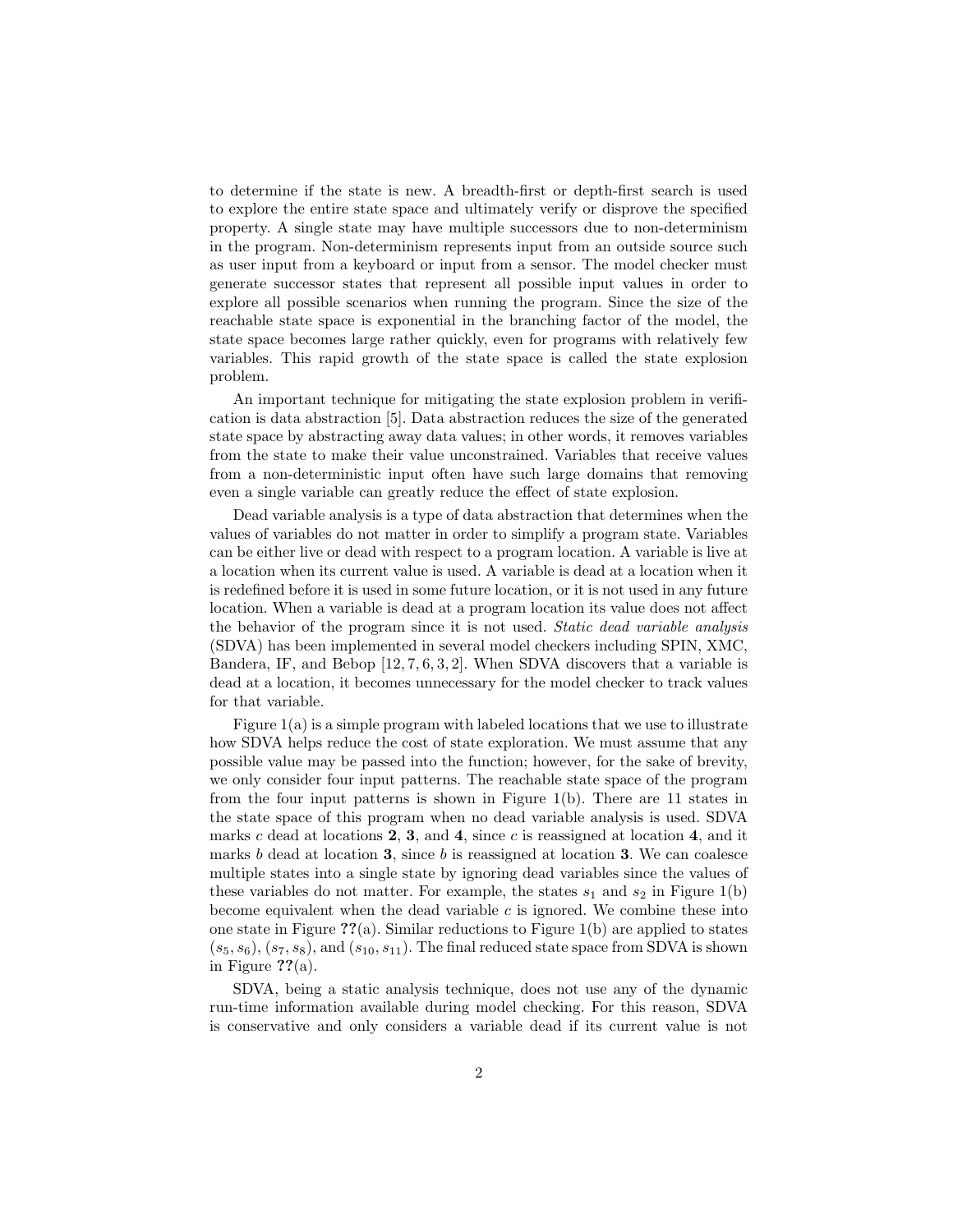

Fig. 1. A simple program and its reachable state space. (a) A simple program with variables dead at several locations. (b) The reachable state space of the program in (a).

used on any future paths including infeasible paths that are unreachable in any program execution. Additionally, when there is a pending pointer dereference in the program, the variable referenced cannot be known until run-time. Variable aliasing in general cannot be computed statically; therefore, in order to be safe, SDVA must assume all variables could be used at the pointer dereference and declare all variables as live. These two issues cause the SDVA to not find the true dead variable set for a state; however, run-time information that is readily available during model checking resolves memory aliasing allowing variables to be positively marked as live and other variables to be marked as dead. Runtime information also reveals the exact path taken through the program. A dead variable analysis that uses run time information during model checking is able to discover a more true dead variable set for each state and possibly generate smaller state spaces. This is the idea behind *dynamic dead variable analysis* (DDVA).

An example of the effects of DDVA can be seen in Figure ??(b). This state space is generated when variable valuations in addition to program location are used to refine dead variable analysis. When the variable  $a$  is greater than zero,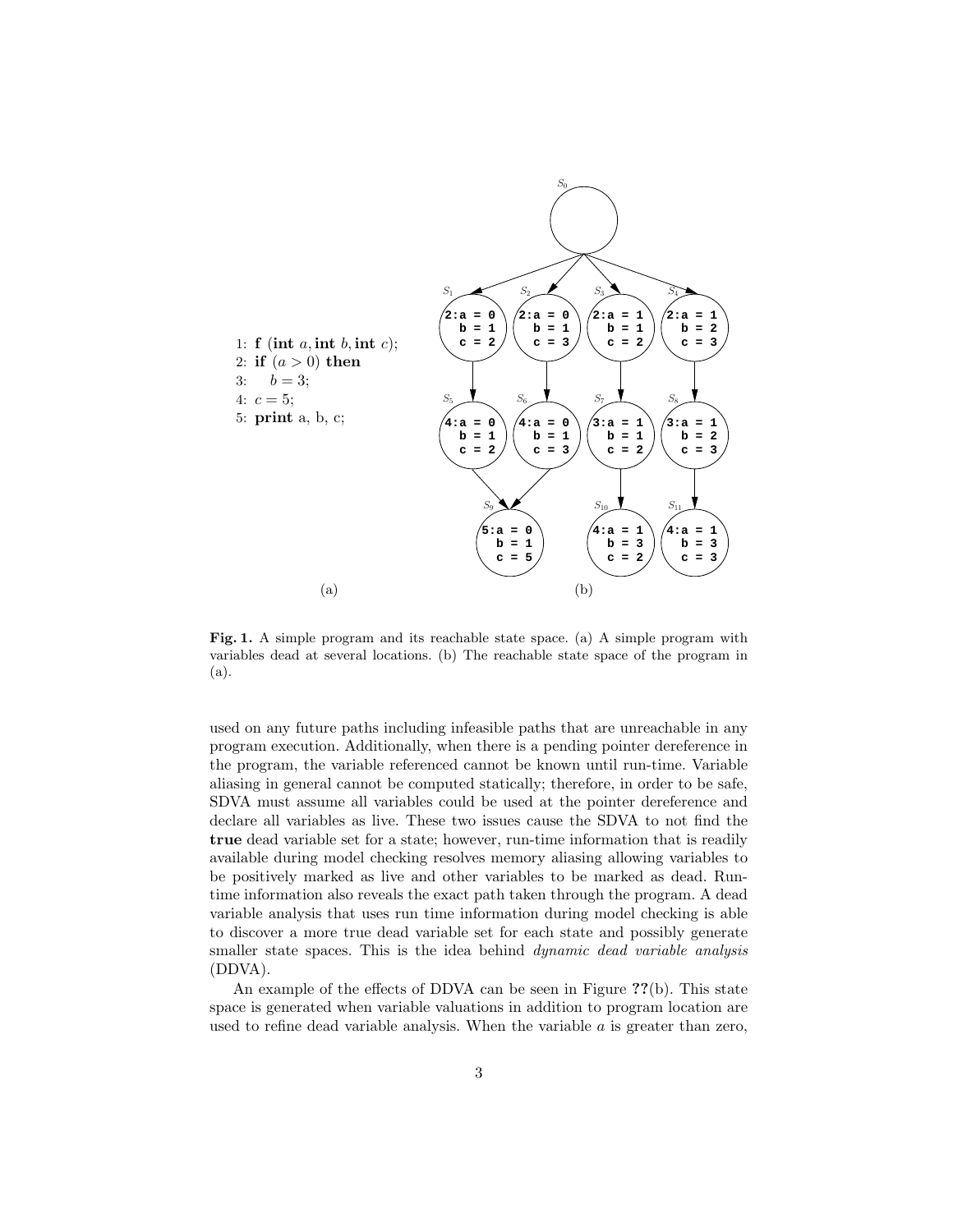it causes the program to go to location 3 which makes b dead at locations 2 and **3.** This allows  $s_3$  and  $s_4$  from Figure ??(a) to be represented with just a single state,  $s_3$ , in Figure ??(b).

Recent work in DDVA labels variables live or dead dependent on specific future execution paths and is tied directly to the reachable state space of the system [14]. During model checking, [14] simulates single procedure programs forward to discover a partial future path and the variables that are referenced at pointer dereferences. The paths in the program that are not taken in the future are removed from the program. A dead variable analysis on this new program marks more variables as dead because of the missing paths; however, the DDVA algorithm requires user input to determine how far forward to simulate the program in order to achieve the greatest reduction in the state space. Without the correct input value, the algorithm achieves little to no reduction with a substantial increase in verification time and memory used. It is not possible to know what the best explore depth is a *priori* without further analysis. Additionally, the algorithm does not handle programs with loops and non-determinism making DDVA as implemented in [14] impractical to use.

This paper presents a definition of the maximal state space reduction possible from a dead variable analysis and a new algorithm for intraprocedural dynamic dead variable analysis that yields a maximal reduction on single procedure programs with no non-determinism. By triggering analyses only after each trace has been fully determined and by updating states in the reachable state space with new dead variable information, our new algorithm discovers the true set of dead variables for any state. Without non-determinism, the future of an execution path is fixed; however, with non-determinism, the future path is uncertain. A single state can have a future that causes one of its variables be dead and another future where that same variable is live. Variables that become dead after a point of non-determinism cannot be reliably marked as dead before the point of non-determinism without first analyzing the entire reachable state space. In the presence of non-determinism, our algorithm yields the maximum state space reduction that is possible from an on-the-fly dead variable analysis.

#### 2 Related Work

There are currently two relevant works on dead variable analysis in model checking known to us. The work in [3] focuses primarily on showing that live variable analysis defines an equivalence stronger than bisimulation. Static live variable analysis comes at virtually no cost compared to the cost of model checking and is completely orthogonal to other techniques used to attack the state explosion problem. Although SDVA is relatively quick, it only considers program locations in its analysis and can only discover unconditionally dead variables. An analysis that makes use of variable valuations available during model checking, in addition to program locations, can determine more precise paths through the program and find variables that are conditionally dead.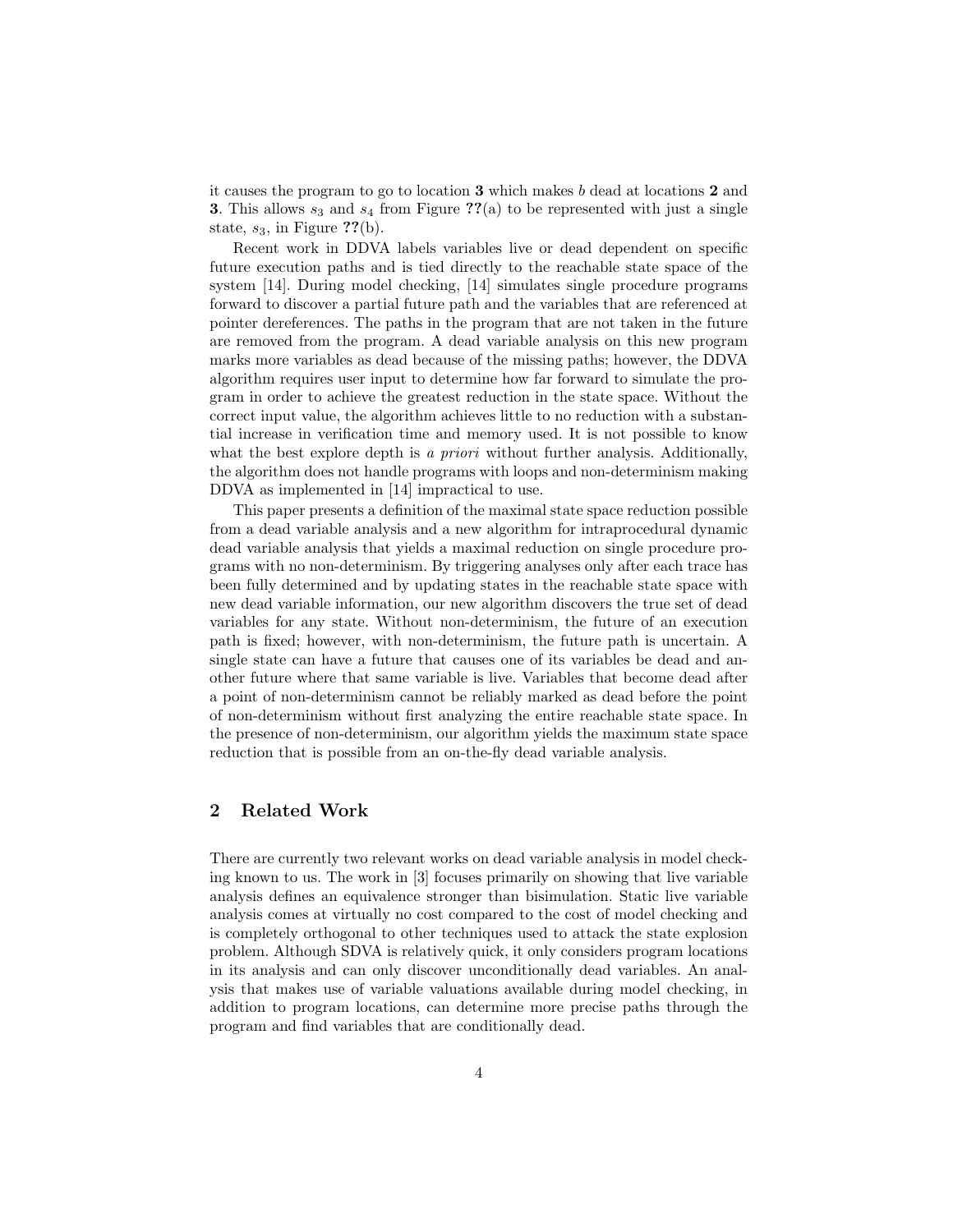

Fig. 2. Two state spaces showing the results of SDVA and DDVA. (a) A reduction of several states from using SDVA. The additional reduction of one state from using DDVA (b).

The dynamic dead variable analysis in [14] uses run time information to resolve conditional branches and pointer dereferences. In order to do this, the DDVA in [14] stops the model checker just before conditional branch points and pointer dereferences are processed and runs a forward analysis. This forward analysis determines a partial path that the program takes in the future and resolves memory aliasing. This forward analysis is terminated either at a userspecified explore depth or at a state with a non-deterministic assignment to a variable. Having a partial path through the CFG allows the analysis to use program locations and variable valuations to more precisely determine dead variable sets. The algorithm prunes off portions of the program that are now known to be unreachable given the observed program locations and variable valuations. The normal SDVA is then run on this reduced program to find more precise sets of dead variables.

Although the DDVA in [14] may find more precise sets of dead variables than SDVA, it presents two issues. The first issue is that there is no correlation between explore depths and state space reductions. This is a consequence of the starting point for each forward analysis and the fact that states cannot have their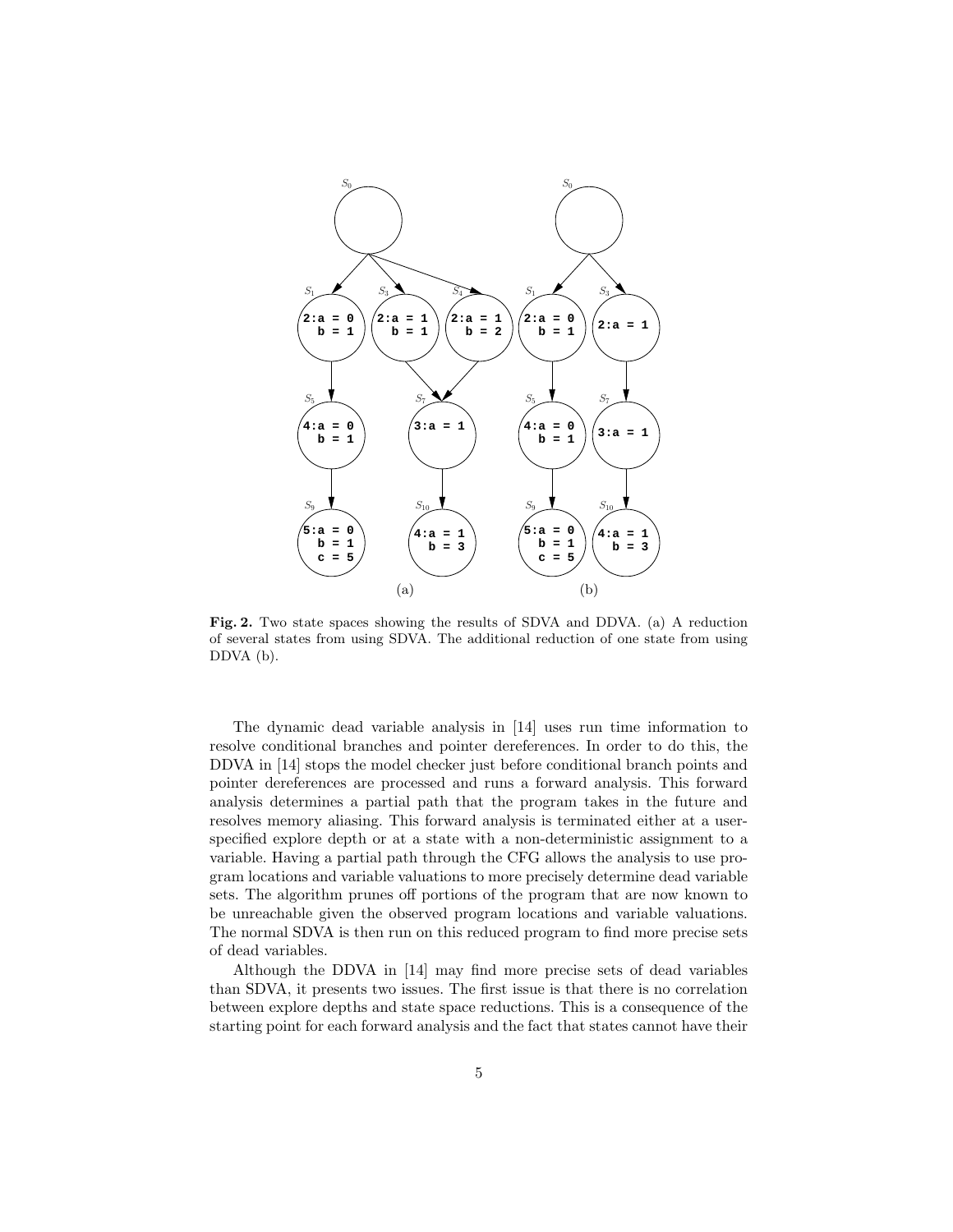

Fig. 3. On the left is the search stack with the variable  $\alpha$  defined at state 10 and then redefined at state 18. On the right are two patterns of forward analyses with different explore depths. Highlighted regions show where each analysis marks a as dead.

dead variable sets updated once they have been stored in the Visited set. The algorithm does not run a new forward analysis until the model checker runs past the end of the last forward analysis. Consequently, smaller explore depths have shorter analyses but the analyses happen more often. Whereas bigger explore depths have longer analyses, but the analyses are less frequent. An example of such a situation is illustrated in Figure 3.

Figure 3 demonstrates how longer explore depths do not always translate to greater state space reductions. In the figure, each box on the left represents a state in the search stack in the model checker. Of particular note are states 10 and 18, where  $a$  is defined and then redefined such that  $a$  is dead from state 10 to state 17. In the DDVA of [14], the forward analysis needs to reach state 18 to discover that  $a$  is dead. The way the algorithm is designed, it can only declare  $a$ dead in the window of states generated after the start of the forward analysis and before the next non-deterministic assignment. In the forward analysis patterns on the right, each empty rectangle represents the window of states explored by a single forward analysis. The analysis pattern with the smaller explore depth finds that a is dead on the second analysis, and since the analysis starts at state 10, can declare a dead in states 10 through 17. The pattern with the bigger explore depth also finds that  $\alpha$  is dead on its second analysis, but since the analysis starts at state 17, it can only declare  $\alpha$  dead at state 17; thus, it is impossible to know a priori the explore depth to produce the best state space reduction without further analysis of the program structure.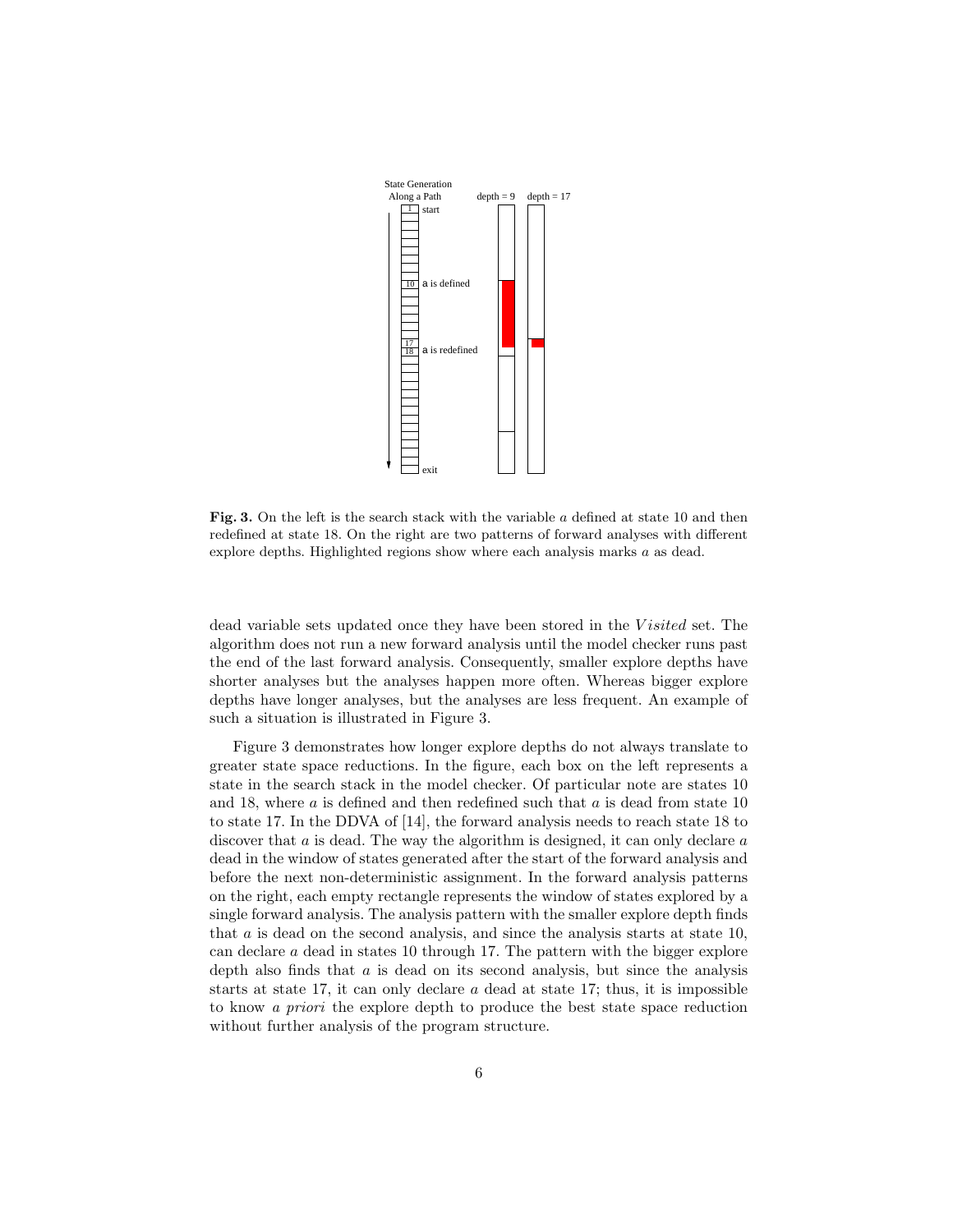The second issue with the DDVA in [14] is that the true dead variable set for a state is not discovered no matter what explore depth is used. Once states are generated and stored in the V isited set they cannot have their dead variable sets updated even if more dead variables are discovered. Additionally, [14] uses the CFG for DVA. In the presence of loops, the CFG conservatively captures all paths. It has no way to unroll loops and find the exact path taken. These limitations prevent the algorithm from achieving the maximal state space reduction. The goal of this work is to formally define the maximal reduction from DDVA and present an on-the-fly algorithm for computing it.

#### 3 DVA Maximal Reduction

The dead variable abstraction in this work relies on the states and execution paths in the reachable state space and the control flow graph (CFG) of the system being verified. A state s is a mapping of variables to a finite domain or  $\top, s: V \longrightarrow D \cup \{\top\},\$  where V is the set of all variables in the system, D is a finite domain, and  $\top$  represents an unconstrained or abstracted variable. We use the symbol  $S$  to represent the set of all possible mappings of variables to the domain or  $\top$ . For simplicity, we assume a single initial state, denoted by  $s_0$ , that contains the initial mapping; although, the results readily extend to systems with multiple initial states.

A control flow graph is a tuple,  $(N, E)$ , where N is a set of nodes and  $E \subseteq$  $N \times N$  is a set of edges connecting nodes. Each node  $\alpha$  in the CFG represents a transition that executes atomically in the system. A transition  $\alpha \subseteq S \times S$  relates a state with its next state. A transition is enabled in s if and only if there exists an s' such that  $\alpha(s, s')$  holds. A transition is deterministic if and only if for every state s there is at most one s' such that  $\alpha(s, s')$  holds. The CFG is used in an iterative dataflow analysis to find dead variables [1]. SDVA and the DDVA in [14] use a CFG to find dead variables in the program. This work uses execution paths for the analysis.

An execution path,  $\pi = s_0 \stackrel{\alpha_0}{\rightarrow} s_1 \stackrel{\alpha_1}{\rightarrow} \cdots$ , is a finite or infinite sequence of states and transitions such that  $s_0$  is the initial state and for every i,  $\alpha_i(s_i, s_{i+1})$ is a valid transition and  $(\alpha_i, \alpha_{i+1}) \in E$  is a valid edge in the CFG. A path suffix  $\pi^i$  is the suffix of the execution trace  $\pi$  starting at  $s_i$ . The set of all states that are in traces that begin with  $s_0$  and contain only the transitions in  $E$  constitute the reachable state space of the system  $S_R$ .

The formal definition we use to mark live and dead variables in a trace makes use of some basic predicates. The predicate  $def(v, \alpha)$  is true when the variable v is defined by the transition  $\alpha$ . Similarly, used $(v, \alpha)$  is true when v is used by  $\alpha$ . We now give the definition of a variable being live in a state of an execution path:

**Definition 1** A variable v is live in a transition  $\alpha_i$  of an execution path  $\pi^i$  =  $s_i \stackrel{\alpha_i}{\rightarrow} s_{i+1} \stackrel{\alpha_{i+1}}{\rightarrow} \cdots$  if and only if:

- there exists a  $j \geq i$  such that used $(v, \alpha_i)$  and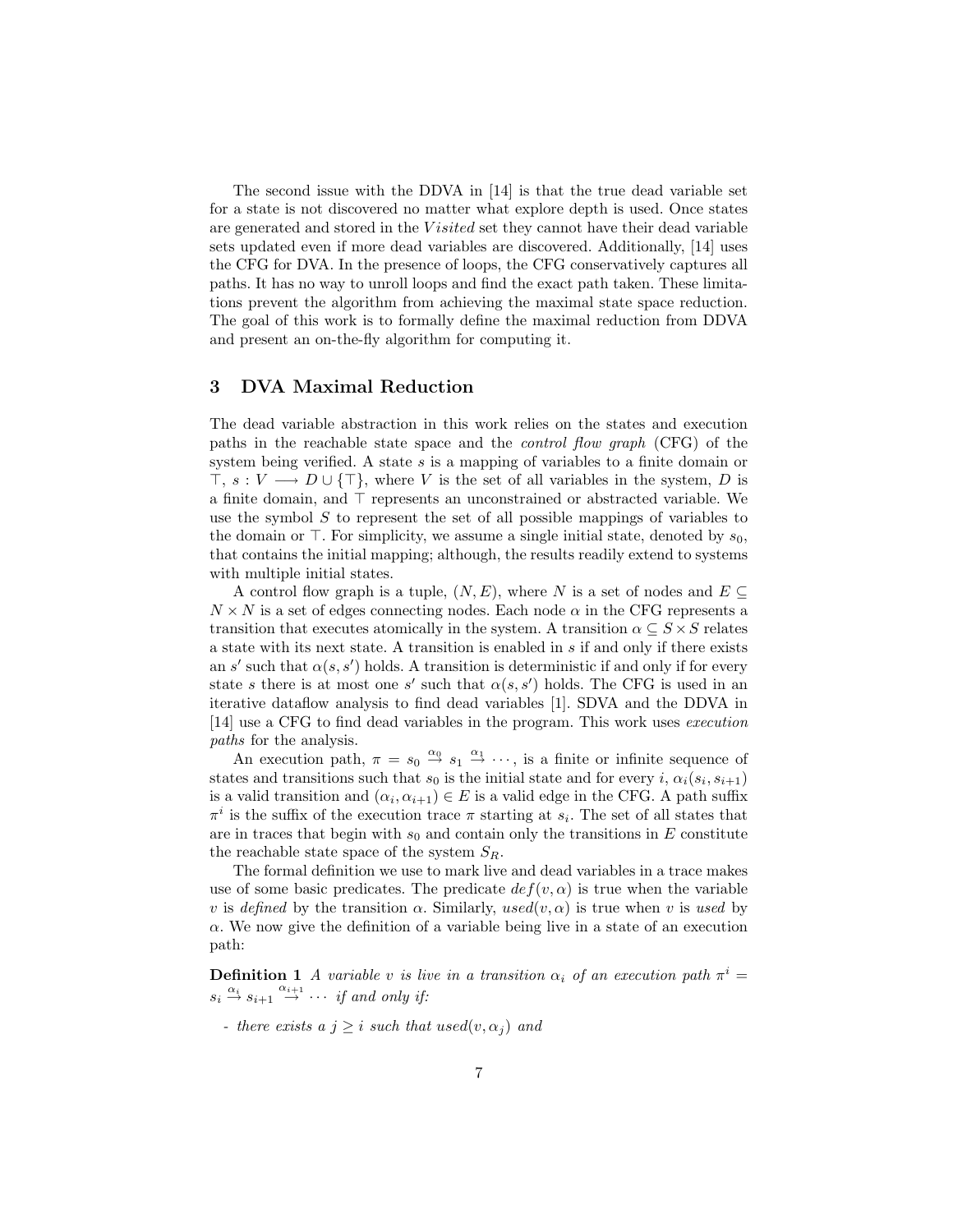-  $\neg def(v, \alpha_k)$  for all  $i < k < j$ 

We use this definition of live variables in the function  $live(\pi^i, v)$ , which takes  $\pi^i$ , the suffix of the execution trace  $\pi$  starting at  $s_i$ , and returns whether the variable  $v$  is live in the first state on the trace. If a variable is not live in a state then it is dead. Intuitively, a dead variable is a variable whose current valuation is not used on any future path.

Variables mapped to  $\top$  are abstracted and unconstrained. In this way, a state that has abstracted variables can represent many different states. The set of all abstracted variables in a state s is  $abstract(s) = \{v \mid s(v) = \top\}$  and the set of concrete variables is  $concrete(s) = \{v \mid s(v) \in D\}.$ 

In order to compare and match states that have differing sets of abstracted variables we define a relation between two states called *contains* denoted  $\preceq_c$ .

**Definition 2** A state s' is contained in s, denoted s'  $\leq_c$  s if:

- $abstract(s') \subseteq abstract(s)$  and
- For all variables v in concrete(s'),  $s'(v) = s(v)$

A state is contained in another state if the set of dead variables of the first state are a subset or equal to the set of dead variables of the second state and variables that are live in both states are equal.

SDVA only uses the information available in the CFG of the program to do the analysis which admits infeasible paths and produces an imprecise set of dead variables. When a precise execution path through the CFG is used to find dead variables, the true dead variable sets for every state on the trace can be calculated. Finding the true dead variable set for each state in the reachable state space produces an abstract state space that is a DVA maximal reduction of the concrete state space.

**Definition 3** An abstract state space  $S'_R$  is a **DVA** maximal reduction of the concrete state space  $S_R$  if and only if:

- For every reachable execution trace starting at the initial state  $\pi = s_0 \stackrel{\alpha_0}{\rightarrow}$  $s_1 \stackrel{\alpha_1}{\rightarrow} \cdots$  in the concrete state space, there exists an abstract execution trace  $\pi' = s'_0 \stackrel{\alpha_0}{\rightarrow} s'_1 \stackrel{\alpha_1}{\rightarrow} \cdots$  such that for all i,  $s_i \preceq_c s'_i$  and  $s'_i \in S'_R$ <br>- For all states s' in  $S'_R$ , and for all variables v in V, if the value of v in s' is
- not  $\top$ , then there exists a reachable concrete trace  $\pi = s_0 \stackrel{\alpha_0}{\rightarrow} s_1 \stackrel{\alpha_1}{\rightarrow} \cdots$  and an  $i \geq 0$  such that  $s_i \preceq_c s'$  and live $(\pi^i, v)$

The original DDVA in [14] uses some runtime information to refine SDVA and find more dead variables; however, it is not able to construct a DVA maximal reduction of a concrete state space and occasionally creates an abstract state space that is no smaller than the state space produced using SDVA. The dynamic dead variable analysis in this work implements Definition 4 on-the-fly to produce a DVA maximally reduced state space in the absence of non-determinism. In the presence of non-determinism, our dynamic dead variable analysis produces the closest approximation to a DVA maximally reduced state space that is possible to produce on-the-fly.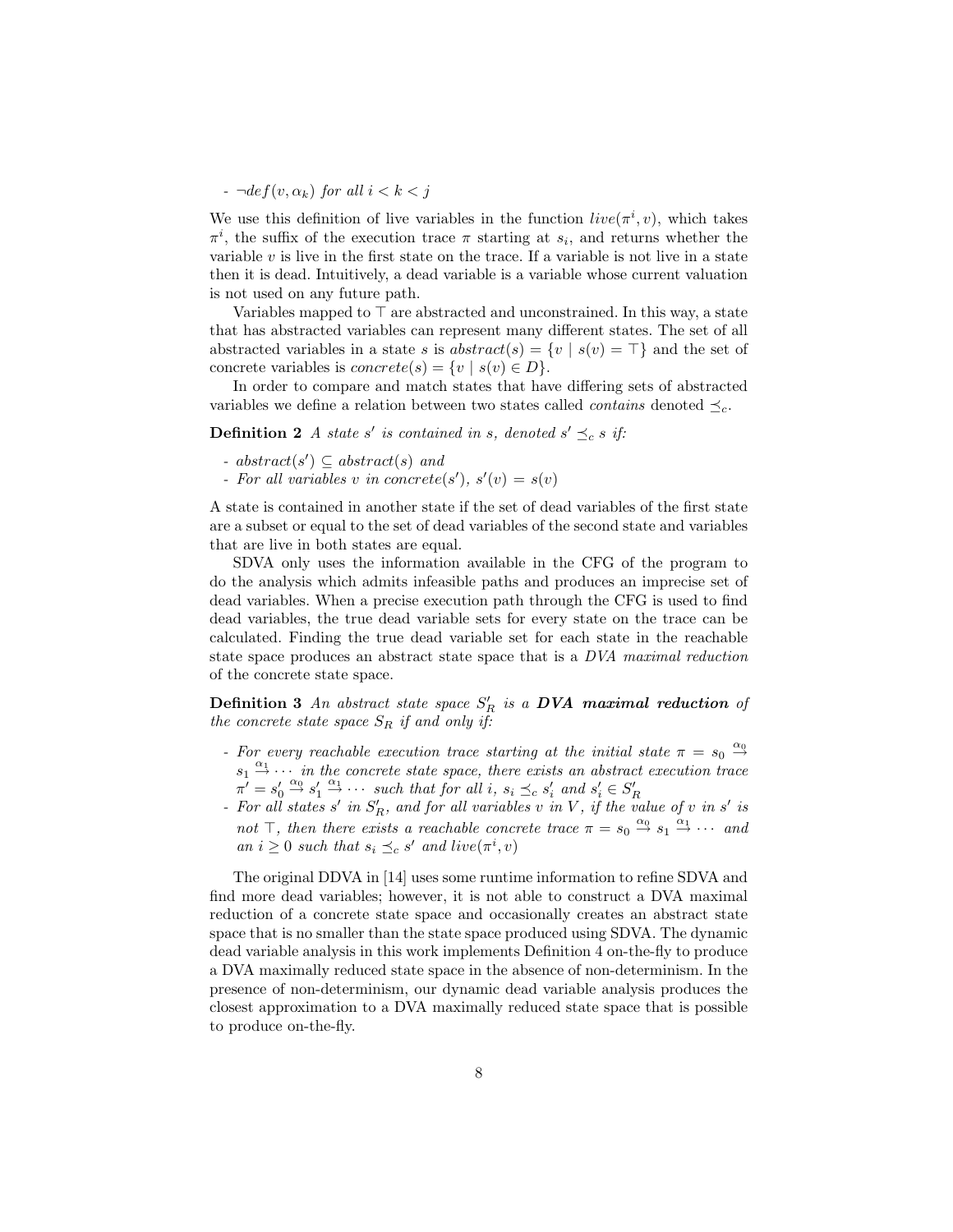#### 4 Maximal Dynamic Dead Variable Analysis

Our DDVA algorithm achieves a DVA maximal reduction by analyzing fully determined execution paths through the program instead of partial future paths generated from a forward analysis. A fully determined execution path is a single execution path that has been fully explored; it generates no more unique states. An execution path that has reached the exit of the program or a path that has reached an already visited state (representing a path that has entered an infinite loop or merged into an already explored path) are the two kinds of fully determined execution paths. Whenever the search generates a fully determined path, a dead variable analysis is performed. The equation in Definition 2 is used to calculate the new sets of dead variables for each state in the path starting with the last state in the path. The exception to this is when a prefix for a trace is unique but all states in its suffix are already in the Visited set. In this case, we can use the dead variable information we already calculated for the suffix to start calculating the dead variables at the last state of the prefix.

When the model checker fully resolves an execution path through the program, the dead variable analysis may find more dead variables for states that have already been explored. A full execution path reveals dynamic run time information of all of the states in the path, allowing the analysis to positively declare variables live or dead. Updating the dead variable sets of visited states requires that they be re-stored in the V isited set. In order to avoid storing states that are later found to be duplicates when their dead variable sets are updated, we use the contains relation to ascertain whether a state is unique even before its final dead variable set is generated. In our algorithm, if  $s' \preceq_c s$ , s' is a newly generated state, and  $s \in Visted$ , then s' is **not** inserted into Visited, because it is contained in s. This pre-emptive duplicate detection saves us from having to generate and store states that are later found to be duplicates.

The new algorithm to dynamically find dead variables, shown in Figure 4, is remarkably simpler than the work in [14]. The function dfs performs a standard depth-first search to enumerate the entire state space of the model. Stack is the depth-first search stack. An entry in *Stack* consists of  $(s, A)$ , with s being a state that includes the location and A being a set of transitions that can be applied to the state to get a next state and location. For our *V isited* set, we use a hash table that implements the contains relation to compare states. The function  $a(s)$ takes a state s and returns the set A,  $a : s \longrightarrow A$ . A transition  $\alpha \in A$  maps a current state onto a next state as defined previously. When a duplicate state is generated (line  $11$ ) or the exit is reached (line  $16$ ), model checking is suspended and a dead variable analysis is run. In the case that the exit of the program is reached, updateDeadVars is called with null because the entire trace is contained in Stack. When a duplicate state is reached, updateDeadVars is called with the state in the hash table that matched the newly generated state.

The equation used in updateDeadVars to calculate dead variables sets in a state requires as input the previous state's set of dead variables. The variable used for this,  $PreviousDeadVars$ , is initialized to all variables at line  $22$ when the exit is reached due to the fact that all variables are dead at the exit.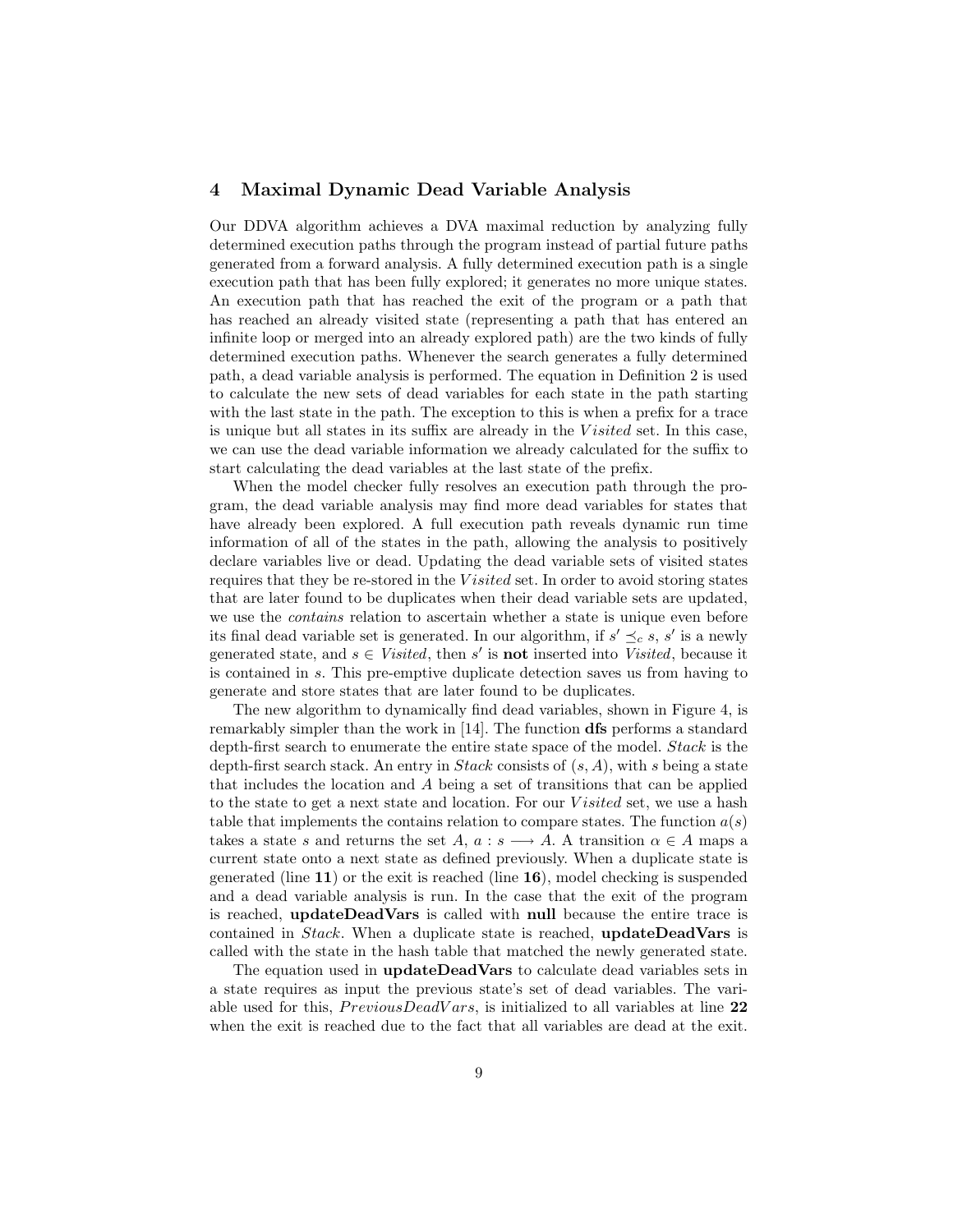When a partial path is in  $Stack$  and a path suffix is in  $Visted$ , we initialize  $Previous DeadVars$  to be the dead variables in the state we matched on, line 24. Finally, in cases where the exit is not reached because the modeled program enters an infinite loop, the analysis is started with  $PreviousDeadVars$  being empty, line 26, as we cannot determine what the previous state's dead variable set is without entering into an infinite loop ourselves. When a state maps to a non-deterministic assignment in the program, as indicated by the return value of nonDeterminism( $s_{trace}$ ), PreviousDeadVars is set to the empty set, because dead variables discovered after a point of non-determinism cannot be used to calculate the set of dead variables for states before the non-determinism. This point is explained in greater depth at the end of this section.

The equation for the definition of a dead variable is applied at line 31 of updateDeadVars to find the set of dead variables for each state in the trace. The function  $def(A) = \{v \mid \forall \alpha \in A, def(\alpha, v)\}\)$  returns the set of variables that are defined in a set of transitions and the function  $used(A) = \{v \mid \forall \alpha \in$ A, used( $\alpha, v$ ) returns the set of variables that are used by a set of transitions. If the analysis finds more dead variables than are currently in the state, the states in Stack are updated with their new dead variable sets. Variables that are always live, such as the location, are never abstracted. The updated states are re-stored in the hash table using the function  $replace(Visited, s_{trace}, s')$  (line 34).

The following is an example run of the algorithm in Figure 4 that produces the state space shown in Figure ??(b). Since some states shown in Figure ??(a) are produced and then later have their dead variable sets updated to become the states in Figure  $\mathcal{C}(b)$ , we add a superscript, a or b, to states that differ between the two figures. Our model checking run starts with  $s_0$  as our start state. The state  $s_0$  is pushed onto *Stack* at line 2 and then the depth-first search is called at line 3. In the main loop of dfs,  $s_0$  is retrieved from *Stack*. Line 8 chooses a transition  $\alpha$  from  $s_0$ 's transition set, if there is more than one transition, and removes the transition from the set. Then line 9 uses the transition to produce  $s_1$  from program location 1 of Figure 1. We check for uniqueness of the newly generated state in lines 10 and 11. If the state is not contained in any other state in V *isited*, then it is a unique state. The new state in this example is unique so we add it to *V istited* and then push it onto *Stack* at lines **14** and **15**. We need to perform a dead variable analysis on each trace after it has been generated, so we check if this trace has finished at line 16 by checking to see if the current state's location is the program exit.

The current trace has not reached the exit so we return to the top of the loop and take  $s_1$  off of the top of *Stack*. The state  $s_1$  has a single action in its action set. This action is used to produce  $s_5$  which is added to Visited and Stack. The third time through the main loop of  $dfs$ ,  $s<sub>5</sub>$  is retrieved from *Stack* at line 6. The state  $s_8$ , the successor of  $s_5$ , is generated and pushed onto Stack. Since  $s_8$  is generated at the exit location, we call **updateDeadVars** at line 17. All variables are dead at the end of the program so the set  $Previous DeadVars$  is set to contain all the variables in the program at line 22. We iterate backwards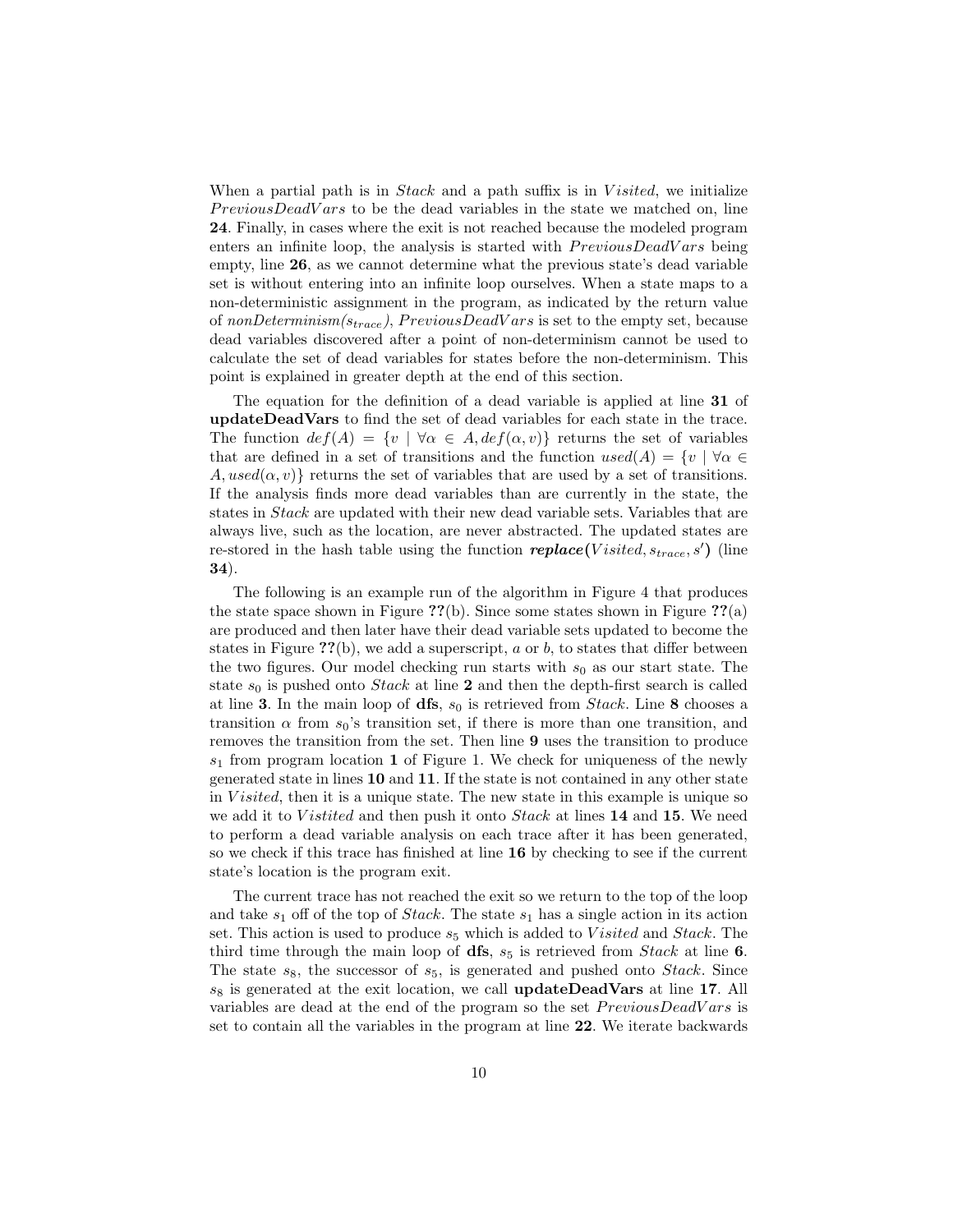through the trace calculating the dead variables for each state starting at the last state. The dead variables of the current state are calculated using the formula on line 31 and then the appropriate variables are marked as dead at line 32. In this example, no new dead variables are found, so we return from updateDeadVars. The third time through the main dfs loop,  $s_8$  is at the top of *Stack*. It does not require a dead variable analysis, and it has an empty action set, so it is left off of Stack, and we look at  $s_5$ . The state  $s_5$  also has no more children, so it is also popped off  $Stack$  and then the same process occurs for  $s_1$ .

The next action in  $s_0$ 's action set produces  $s_3^a$ . The state  $s_3^a$  does not trigger a dead variable analysis and the successor of  $s_3^a$ ,  $s_6^a$ , also does not trigger an analysis. The next state, s9, is at the exit, so another dead variable analysis is run. This time the variable  $b$  is found to be dead at program locations  $2$  and  $3$ . Marking b as dead in  $s_3^a$  and  $s_6^a$  produces the states  $s_3^b$  and  $s_6^b$  which replace the previous states at lines 33 and 34.

After returning from **updateDeadVars**,  $s_9$ ,  $s_6$ , and  $s_3$  are popped off of *Stack*. The next successor of  $s_0$  is  $s_4$  which is contained in  $s_3^b$ , so it is not added to the Stack or V isited. Only  $s_0$  is in Stack when **updateDeadVars** is called so no new dead variables are found. Now that  $s_0$ 's action set is empty, it is popped from Stack and state generation has completed.

Our DDVA algorithm is designed on the definitions in the previous section. As such, we claim that using our algorithm to model check single procedure programs without non-determinism produces DVA maximally reduced state spaces on-the-fly by implementing Definitions 2 - 4; however, the presence of non-deterministic assignments to variables can affect the future path from a state so that a state with a non-deterministic assignment can have more than one possible future. These multiple futures of a single state may cause the state to have different sets of dead variables. It is possible that the non-determinism does not actually affect the state's dead variable set, but the only way to know for sure is to examine the entire reachable state space; however, once the entire reachable state space is produced, model checking has finished and there is no longer a need to find more dead variables.

An example of how an execution path can affect states produced before the point of non-determinism is presented in Figure 5. The function **get** input represents non-deterministic input from an outside source that ranges over a large finite domain. The variable  $a$  is dead at location 2 if  $c$  is greater than 2 and the path goes through location 4. A state generated at location 2 could not have a marked as dead because c might be assigned a value less than or equal to 2, making  $\alpha$  live. It is possible that every single value returned by  $get\text{-input}$  at location 2 during model checking is greater than 2, which means we can mark a dead at location 2; however, the only way to check if  $get$  input always returns a value greater than 2 is to finish generating the entire reachable state space.

In order to not incorrectly mark variables as dead in the presence of nondeterminism, dead variable knowledge gained after a non-deterministic assignment cannot be used on states generated before the assignment unless we first generate every possible assignment and future path for the analysis. It is possible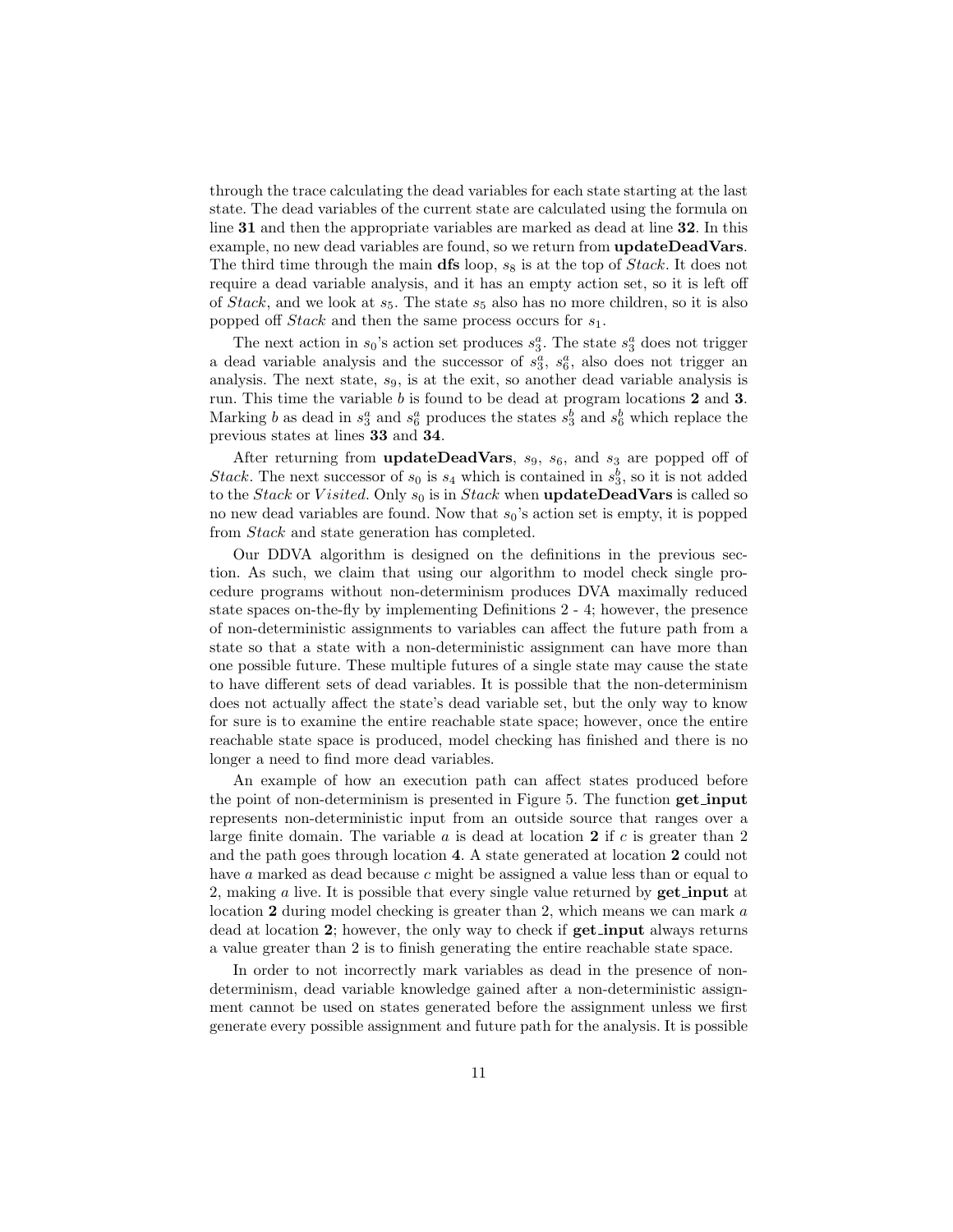```
1: verify ((l_0, s_0))2: push(Stack, s_0, a(s_0red))3: dfs()
 4: dfs ()
 5: while Stack \neq \emptyset do
 6: (s, A) := \text{peek}(Stack)7: if A \neq \emptyset then
 8: choose and remove transition \alpha from A9:\prime := \alpha(s)10: for all s_i \in V_{\text{isited}} do
11: if s' \preceq_c s_i then
12: updateDeadVars(s_i)13: goto: line 5
14: Visited := Visited \cup \{s'\}15: push(Stack, (s', a(s')))16: if s is at ExitLocation then
17: updateDeadVars(null)
18: else<br>19: pepop(Stack)20: updateDeadVars (s_i)21: if Stack.LastState is at ExitLocation then
22: PreviousDeadVars := V23: else if s_i \notin Stack then
24: PreviousDeadVars := abstract(s_i)25: else
26: PreviousDeadVars := \oslash27: for s_{trace} := Stack.LastState to Stack.FirstState do
28: if nonDeterminism(s_{trace}) then
29: PreviousDeadVars = \oslash30: A := a(s_{trace})31: DeadVars := (PreviousDeadVars \cup def(A)) \cap \neg used(A)32:s' = setAbstract(s_{trace}, DeadVars)33: if s' \neq s_{trace} then
34: replace(Visited, s_{trace}, s')
35: PreviousDeadVars := DeadVars
```
Fig. 4. Pseudocode of the maximal DDVA algorithm.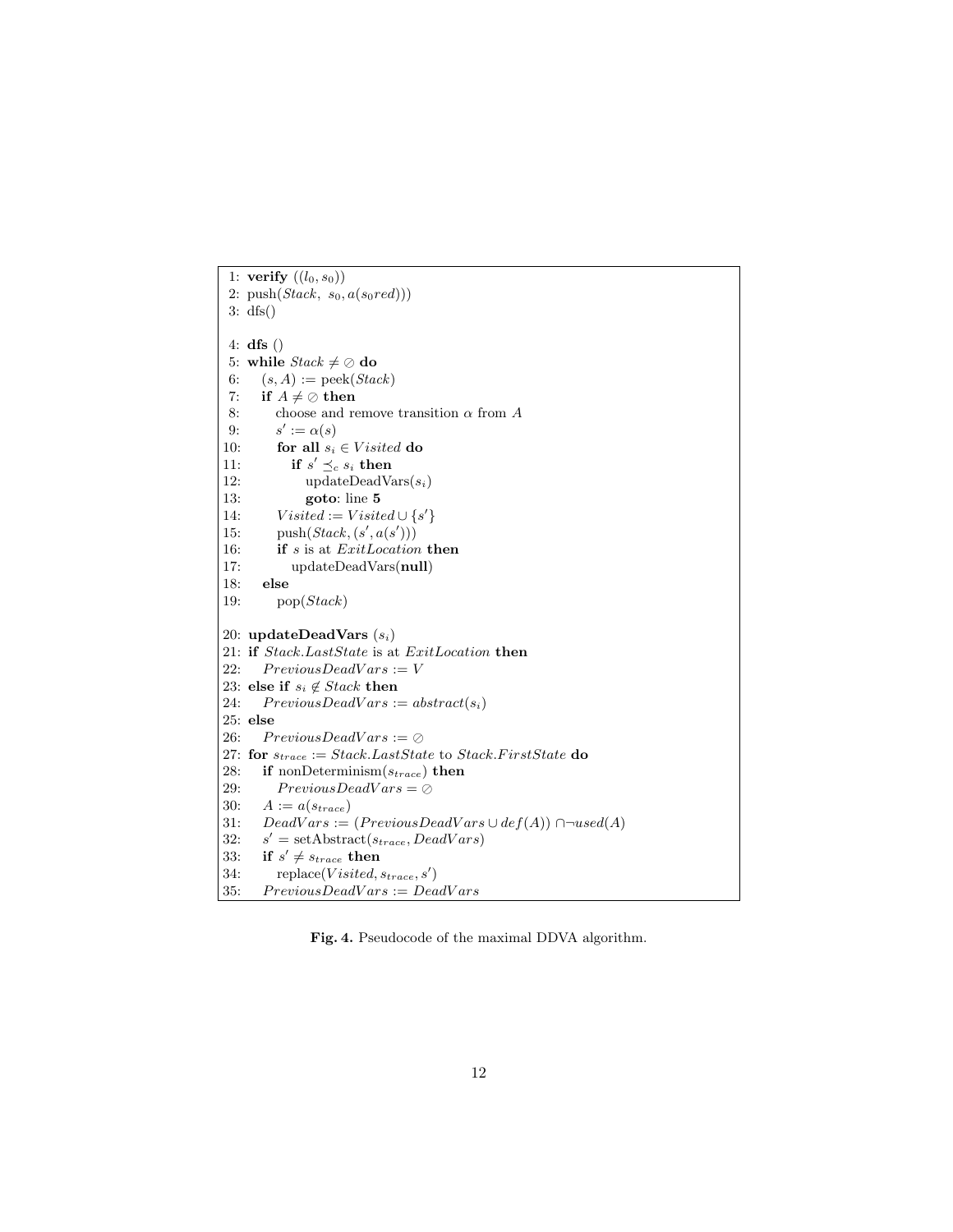1:  $a = get\_input();$ 2:  $c = get\_input();$ 3: if  $c > 2$  then 4:  $a = 5$ ; 5: print  $a, b, c;$ 

Fig. 5. A program fragment that has a point of non-determinism that affects what can be declared dead above it.

that on some models this strategy does find the DVA maximal reduction as it may be the case that the non-determinism in a particular model does not affect dead variable sets in preceding states. We cannot determine on-the-fly whether this is the case, so our algorithm produces state spaces that are not technically DVA maximally reduced when non-determinism is present.

### 5 Results

We implemented our DDVA algorithm in the Estes model checker developed at the BYU Software Model Checking Lab [15]. Estes uses the GNU debugger as a state generator in order to verify software at the object code level. Since a single line of code from a high level language can easily translate into 2 or more object code instructions, ways to reduce the size of the explored state space are invaluable. The specific simulator we use as our state generator is based on the Motorola 68hc11 processor and can be found in the Gnu Debugger (GDB) [8]. We use the tools found in the GEL collection of libraries [9] to compile C source code into the binary files that run in the simulator.

In order to implement the contains relation, we need to be able to compare new states with existing states to see if the new state is contained in another state; however, comparing each new state with all the existing states in the Visited set is too unwieldy as the set becomes larger. In order to mitigate this problem, we use a chained hash table, where each chain has a subset of variables that are all equal and that can never be dead. In all of our examples, we mark the registers and location as the set of variables that are never dead and hash on this set to find the correct chain. Once the correct chain is found, the state is compared to each of the states in the chain until an exact match or containing state is found, or the end of the chain is reached. If a match or containing state is found, then the new state is discarded. If the new state is unique, it is simply appended to the end of the chain.

We compare the implementation of our DDVA algorithm against normal model checking, model checking with SDVA, and the best and worst runs of the DDVA in [14]. We compare the different techniques running on 6 different models in the following areas:

– Wall clock time: Total time taken to finish model checking.

 $-$  States generated: Size of the V isited set at the end of model checking.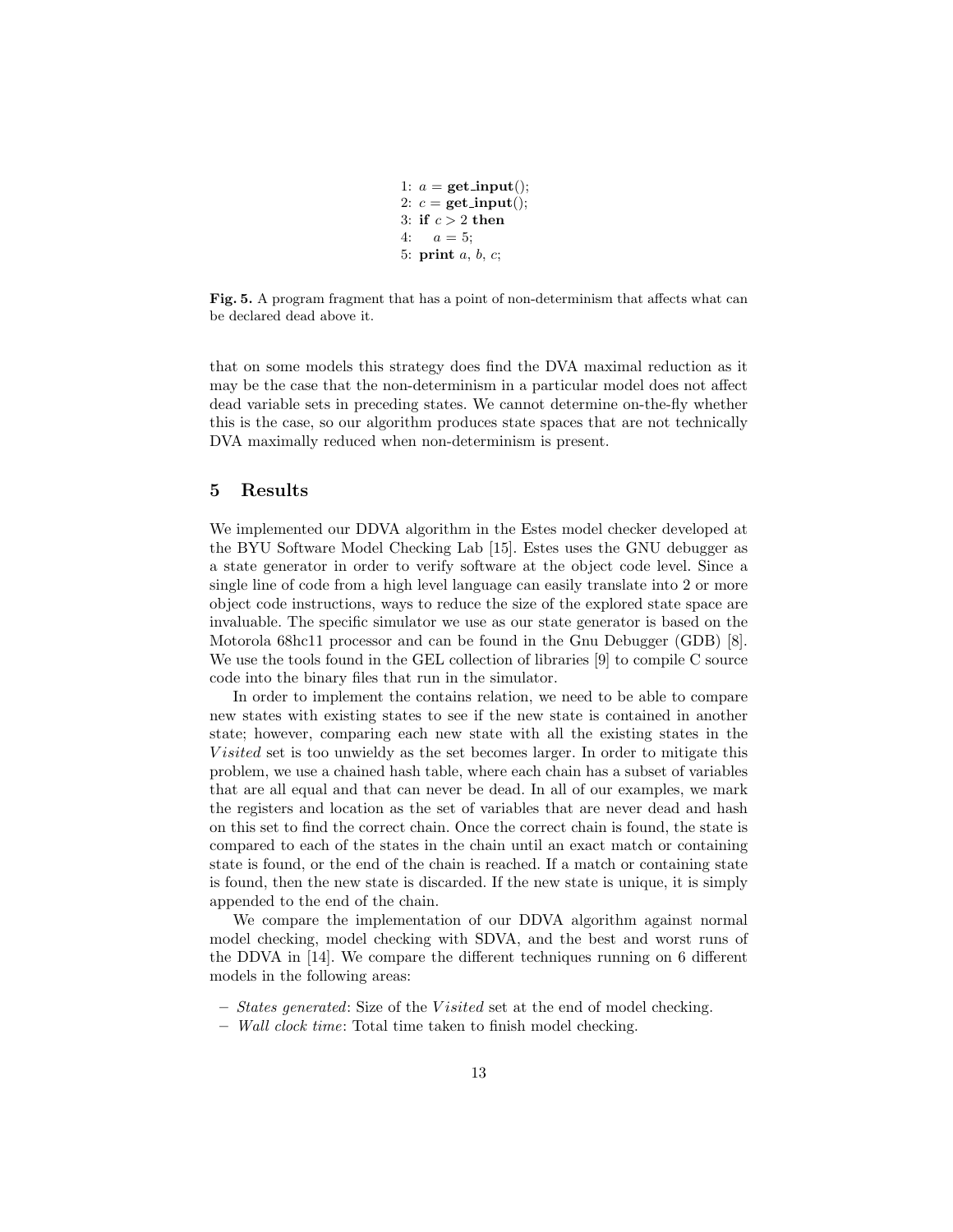- Total memory used: The total amount of memory used by the model checker to complete a model checking run.
- Abstraction time: Total amount of time taken in the dead variable analyses.

We test the algorithms on a number of artificial and real world tests including the main test used to benchmark the DDVA in [14]. The first three models are artificial with no real world objective other than to showcase the kind of state space reductions that are possible with a dynamic dead variable analysis. The last three models are mock-ups of real world functions or programs than can be found in embedded platforms or general purpose computers. The results are shown in Figure 6 and Figure 7.

The data in Figure 6 and Figure 7 show how the DDVA in [14] either results in no better reduction than SDVA or has widely varying results depending on the explore depth. Our DDVA on the other hand always has a smaller state space than SDVA, and thus, always has lower memory usage than all of the other methods. For simplicity, the DDVA algorithm in [14] is referred to as original in the tables, while our algorithm is referred to as maximal.

The easy3 model is a program with several global integer variables that nondeterministically receive a value at the beginning of the program. The rest of the program contains conditional branches and, depending on values of the variables, all but one variable becomes dead in each branch. The results are shown in the top table of Figure 6. This is an example that benefits greatly from dead variable analysis. The original DDVA discovers dead variables at the exact same point that SDVA finds dead variables in this example and incurs the time penalty of extra analyses for no state space reduction. Our DDVA reduces the state space and is only slightly slower than SDVA. The original DDVA performs more analyses and thus takes almost twice as long as our DDVA to do its abstraction and yet gains nothing over the static analysis. Our DDVA produces a 35% smaller state space and correspondingly has a lower peak memory usage.

The littleBranch model is similar to easy3; although, it contains nested conditionals which the original DDVA can take advantage of with the right explore depth. The results are shown in the middle table of Figure 6. This model, however small, illustrates the difficulty in achieving a good result with the original DDVA. Our DDVA, on the other hand, gives the largest state space reduction, takes the least time to complete, and is able to do this every time without a user specified depth bound.

The multiBranch model shown in Figure 6 is a much larger version of the littleBranch model that is used to test the original DDVA. In addition to having deeper nesting than littleBranch, multiBranch makes use of local variables that are referenced as an offset from the frame pointer. Whenever there is an upcoming pointer dereference, SDVA is forced to declare all variables live. The results from this model are shown in the lower table of Figure 6. This is a good example of a situation where DDVA is engineered to surpass the performance of SDVA; however, again the performance of the original DDVA is unpredictable, and at its worst, generates more states than the static analysis due to the strict state comparison in the hash table. Please note that although our DDVA gener-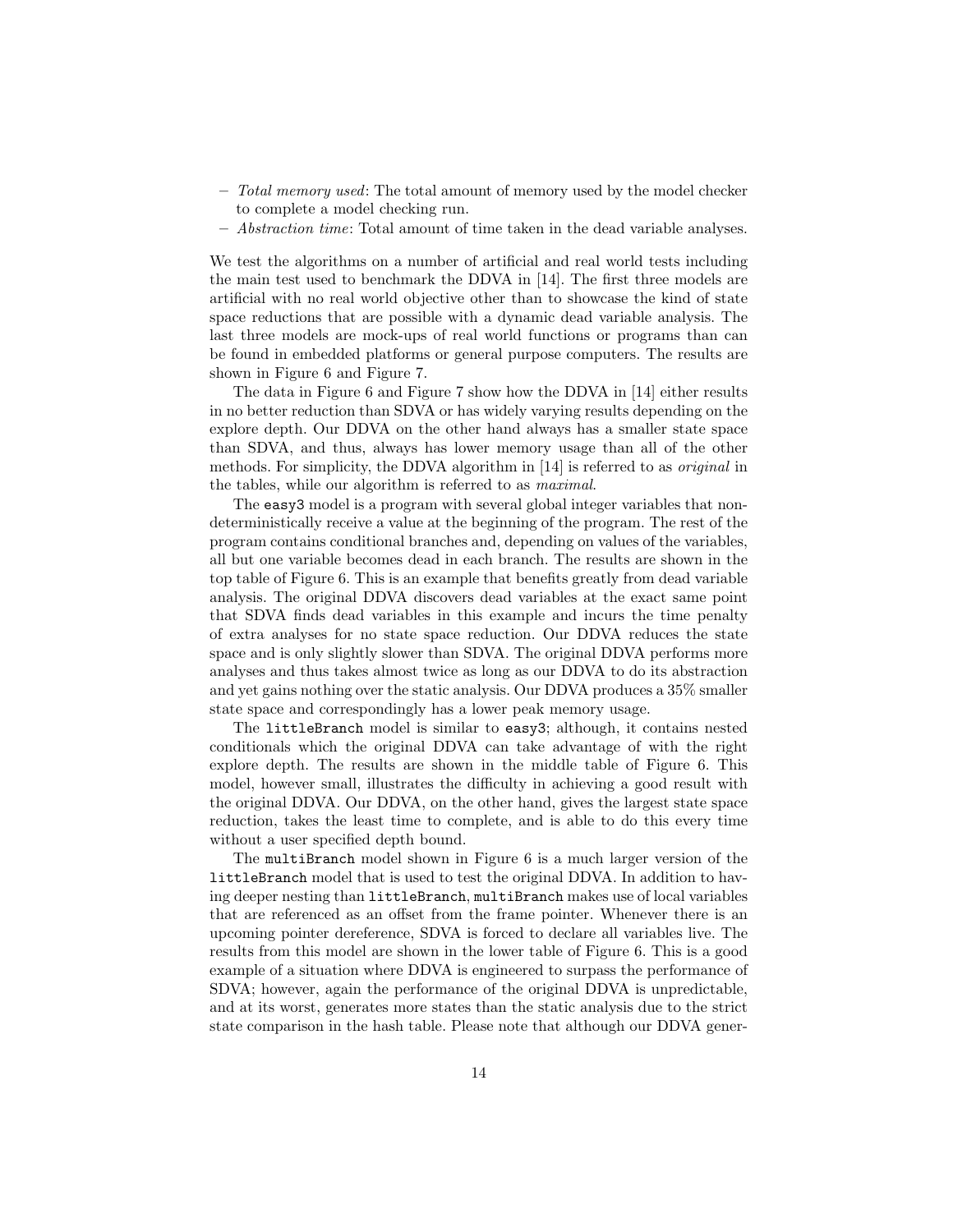Model Name: easy3, Lines of Code: 38

|                | Explore                     | <b>States</b> | Total                | Memory      | Abstraction |
|----------------|-----------------------------|---------------|----------------------|-------------|-------------|
| Analysis       | Depth                       | Generated     | Time                 | Used $(MB)$ | Time        |
| None           | N/A                         | 34640         | 0m12.764s            | 34.5        | 0.0s        |
| Static         | N/A                         | 15814         | 0m6.605s             | 33.80       | 0.001s      |
| Original best  | $\overline{2}$              | 15814         | 0m10.765s            | 34.46       | 3.792s      |
| Original worst | $\mathcal{D}_{\mathcal{L}}$ | 15814         | 0m10.765s            | 34.46       | 3.792s      |
| Maximal        | N/A                         | 10330         | 0 <sub>m8.105s</sub> | 25.5312     | 2.017s      |

Model Name: littleBranch, Lines of Code: 57

|                | Explore        | <b>States</b>   | Total                                   | Memory      | Abstraction |
|----------------|----------------|-----------------|-----------------------------------------|-------------|-------------|
| Analysis       |                | Depth Generated | Time                                    | Used $(MB)$ | Time        |
| None           | N/A            | 864             | 0m0.442s                                | 30.9        | 0.0s        |
| Static         | N/A            | 721             | 0m0.405s                                | 31.4        | 0.001s      |
| Original best  | 6              | 658             | 0m0.344s                                | 31.43       | 0.074s      |
| Original worst | $\overline{2}$ | 721             | 0 <sub>m</sub> 0.34 <sub>s</sub>        | 31.43       | 0.0492s     |
| Maximal        | N/A            | 530             | $\vert 0 \text{m} 0.223 \text{s} \vert$ | 23.79       | 0.0138s     |

Model Name: multiBranch, Lines of Code: 140

|                | Explore | <b>States</b>   | Total                                        | Memory      | <i>Abstraction</i> |
|----------------|---------|-----------------|----------------------------------------------|-------------|--------------------|
| Analysis       |         | Depth Generated | Time                                         | Used $(MB)$ | Time               |
| None           | N/A     | 294515          | $\lfloor 1m49.170s \rfloor$                  | 87.1        | N/A                |
| Static         | N/A     | 217454          | $\vert 1 \text{m} 2 1.780 \text{s} \vert$    | 74.87       | 0.002s             |
| Original best  | 16      | 176651          | $\lfloor 1 \text{m} 41.458 \text{s} \rfloor$ | 75.79       | 42.67s             |
| Original worst | 5       | 217478          | 2m10.965s                                    | 83.46       | 46.35s             |
| Maximal        | N/A     | 145440          | 2m36.640s                                    | 57.99       | 7.513s             |

Fig. 6. Results for 3 artificial models. All 3 models are designed to showcase the benefits of using DDVA.

ates the smallest state space in this example, it incurs a higher run time due to the long chains in the chained table.

Figure 7 gives the results from the lexer, robot and bintree models. The lexer model is patterned after a function in a simple lexical analyzer. The model simulates input as a string of characters which the function reads and then returns a token based on what is in the first one or two characters. The robot model simulates a line following robot with three sensors. The robot changes the speed of its left and right motors based on input from the three sensors. In both of these models, our DDVA has the smallest state space and lowest memory usage while taking equal or less time to complete. The bintree model is the only model with a loop in it. This model searches a binary tree for a specific node. Due to algorithmic limitations, the original DDVA typically does not perform well on models with loops because its analysis is tied to the CFG. Our DDVA does much better because it analyzes entire traces through the program which is equivalent to unrolling the loop as many times as needed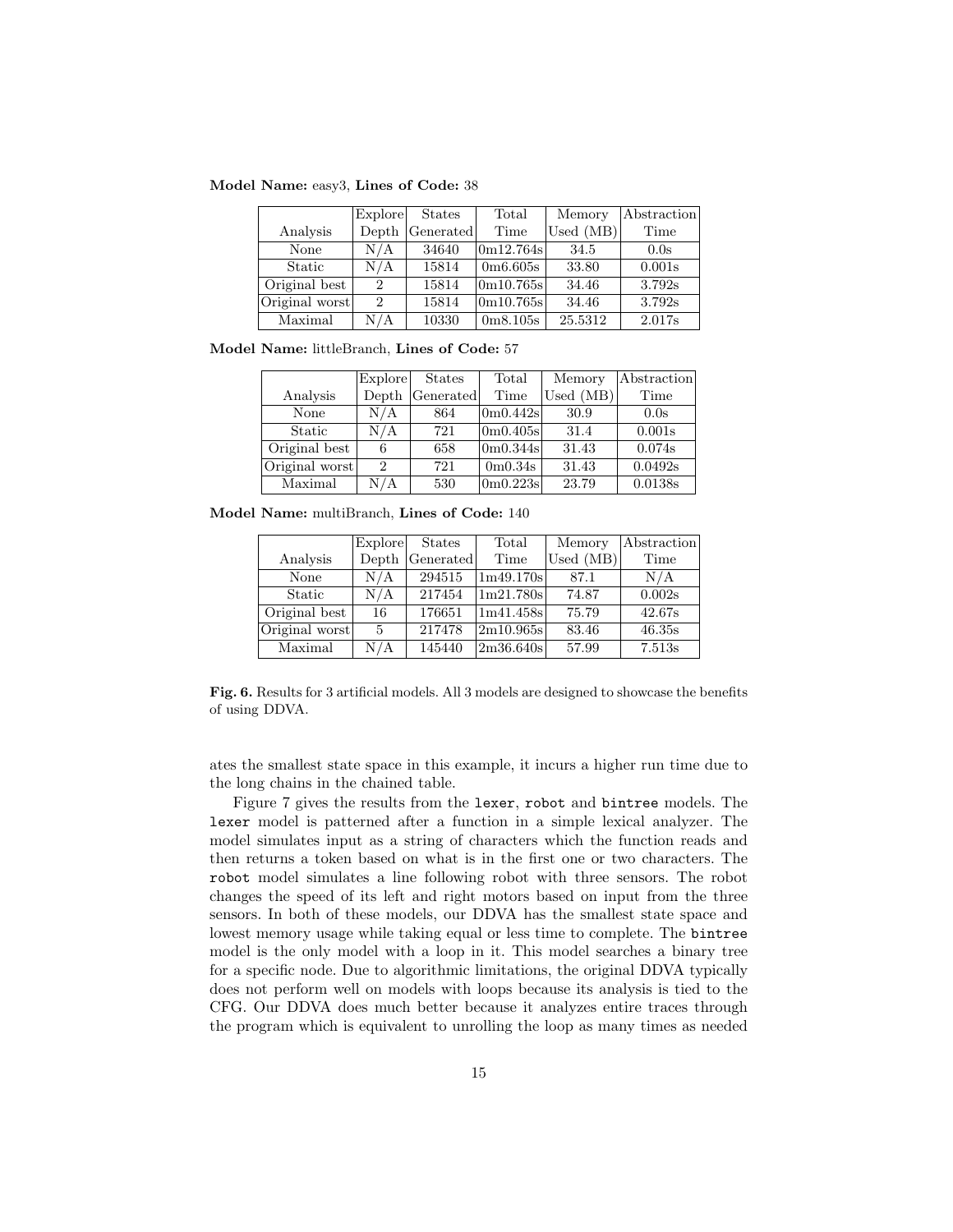Model Name: lexer, Lines of Code: 92

|                | Explore        | <b>States</b> | Total     | Memory      | Abstraction |
|----------------|----------------|---------------|-----------|-------------|-------------|
| Analysis       | Depth          | Generated     | Time      | Used $(MB)$ | Time        |
| None           | N/A            | 262843        | 1m28.391s | 66.9        | 0.0s        |
| Static         | N/A            | 226169        | 1m17.633s | 66.32       | 0.002s      |
| Original best  | $\overline{2}$ | 225370        | 1m51.479s | 71.30       | 31.66s      |
| Original worst | 3              | 226172        | 1m53.866s | 71.13       | 33.46s      |
| Maximal        | N/A            | 74024         | 1m45.56s  | 37.69       | 4.898s      |

Model Name: robot, Lines of Code: 55

|                | Explore        | <b>States</b>   | Total              | Memory      | Abstraction |
|----------------|----------------|-----------------|--------------------|-------------|-------------|
| Analysis       |                | Depth Generated | Time               | Used $(MB)$ | Time        |
| None           | N/A            | 35865           | 0m12.838s          | 35.3        | 0.0s        |
| Static         | N/A            | 27940           | 0m10.377s          | 35.6        | 0.002s      |
| Original best  | $\overline{2}$ | 27940           | $\sqrt{0m18.675s}$ | 36.21       | 7.947s      |
| Original worst | 2              | 27940           | 0m18.675s          | 36.21       | 7.947s      |
| Maximal        | N/A            | 27784           | 0m11.494s          | 29.21       | 0.552s      |

Model Name: bintree, Lines of Code: 31

|                | Explore        | <b>States</b>   | Total                       | Memory      | Abstraction |
|----------------|----------------|-----------------|-----------------------------|-------------|-------------|
| Analysis       |                | Depth Generated | Time                        | Used $(MB)$ | Time        |
| None           | N/A            | 157828          | $1 \text{m} 0.608 \text{s}$ | 66.5        | 0.0s        |
| Static         | N/A            | 154084          | 1m1.061s                    | 68.4        | 0.005s      |
| Original best  | 6              | 150964          | 2m14.807s                   | 73.74       | 72.09s      |
| Original worst | $\overline{2}$ | 154084          | 2m7.356s                    | 71.47       | 64.87s      |
| Maximal        | N/A            | 103839          | 1m7.530s                    | 52.62       | 16.34s      |

Fig. 7. Results for 3 real-world models. The lexer model is a simple lexical analyzer. The robot model simulates a line following robot. The bintree model searches a binary tree for a specific node.

and then performing dead variable analysis on the unrolled loop as shown in the bottom table of Figure 7.

## 6 Conclusions and Future Work

Dead variable analysis is an effective means of reducing the size of the explored state space in model checking while retaining all relevant behaviors of the system. Dynamic dead variable analysis provides a way of finding a larger set of dead variables for each state resulting in even smaller state spaces than those generated using SDVA. Our DDVA greatly improves upon the ideas set forth in the original DDVA of [14] by eliminating the dependence on a user specified explore depth and by producing a DVA maximally reduced state space for models with no non-determinism and the closest possible approximation to a DVA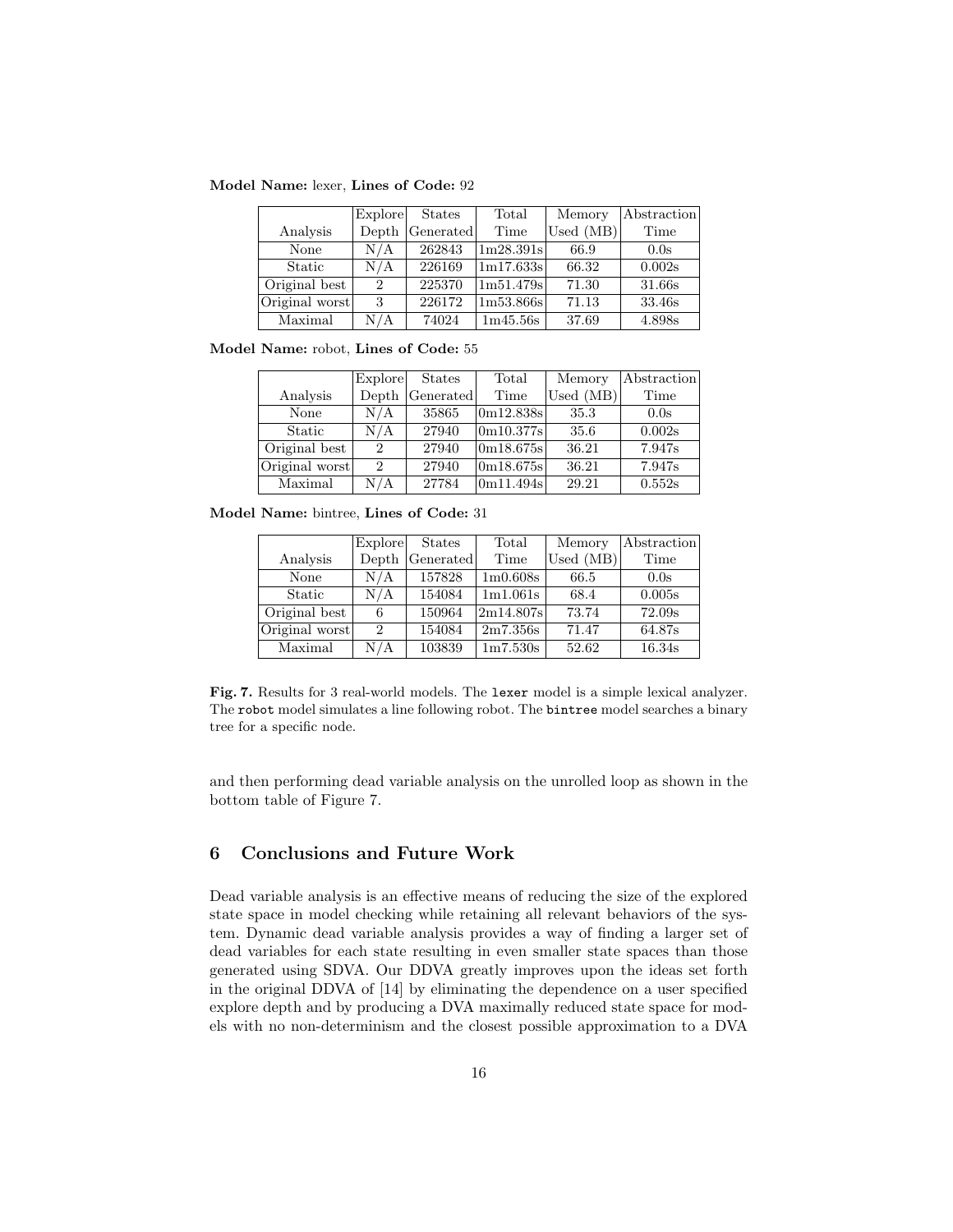maximally reduced state space in models that contain non-determinism. Our algorithm also correctly addresses looping structures in the analysis.

Our maximal DDVA algorithm is currently limited to single procedure programs. Future work focuses on modifying our DDVA algorithm to work on multiprocedural programs. The easiest way to do this is to declare all global variables as live, and treat every procedure and its local variables as a separate program. As the program returns from a procedure, a dynamic dead variable analysis is run on the trace of states generated through the procedure and dead variables sets for states generated in the procedure are updated.

Other areas of future work include finding ways to speed up run time, adapting the algorithm to different searches, and using a more efficient way of representing dead variables. The current implementation of the algorithm suffers from an increase in run time on large models that can make state space exploration infeasible. This increase in run time comes from the use of a chained hash table and the contains relation. An avenue for future work would be to look into ways to mitigate this problem. Another direction for future work adapts DDVA to work with other search algorithms such as breadth-first search. The benefit of breadth-first search is that paths that reach an error state are guaranteed to be the shortest path to the error. Lastly, the current data structure used to mark dead variables is highly inefficient. Some future work could be dedicated to creating data structures that take less memory to store dead variable information.

# References

- 1. A. V. Aho, R. Sethi, and J. D. Ullman. Compilers: principles, techniques, and tools. Addison-Wesley Longman Publishing Co., Inc., Boston, MA, USA, 1986.
- 2. T. Ball and S. K. Rajamani. Bebop: A symbolic model checker for boolean programs. In Klaus Havelund, John Penix, and Willem Visser, editors, 7th International SPIN Workshop, volume 1885 of Lecture Notes in Computer Science, pages 113–130. Springer, August 2000.
- 3. M. Bozga, J. Fernandez, and L. Ghirvu. State space reduction based on live variables analysis. In Agostino Cortesi and Gilberto Filé, editors, Static Analysis, 6th International Symposium, SAS '99, Venice, Italy, September 22-24, 1999, Proceedings, volume 1694 of Lecture Notes in Computer Science, pages 164–178. Springer, 1999.
- 4. A. Cimatti, E. M. Clarke, F. Giunchiglia, and M. Roveri. NUSMV: A new symbolic model verifier. In Computer Aided Verification, pages 495–499, 1999.
- 5. E. M. Clarke, O. Grumberg, and D. E. Long. Model checking and abstraction. ACM Trans. on Programming Languages and Systems, 16(5):1512–1542, September 1994.
- 6. J. C. Corbett, M. B. Dwyer, J. Hatcliff, S. Laubach, C. S. Păsăreanu, R. Zheng, and H. Zheng. Bandera: extracting finite-state models from Java source code. In International Conference on Software Engineering, pages 439–448, 2000.
- 7. Y. Dong and C. R. Ramakrishnan. An optimizing compiler for efficient model checking. In FORTE XII / PSTV XIX '99: Proceedings of the IFIP TC6 WG6.1 Joint International Conference on Formal Description Techniques for Distributed Systems and Communication Protocols (FORTE XII) and Protocol Specification, Testing and Verification (PSTV XIX), pages 241–256. Kluwer, B.V., 1999.